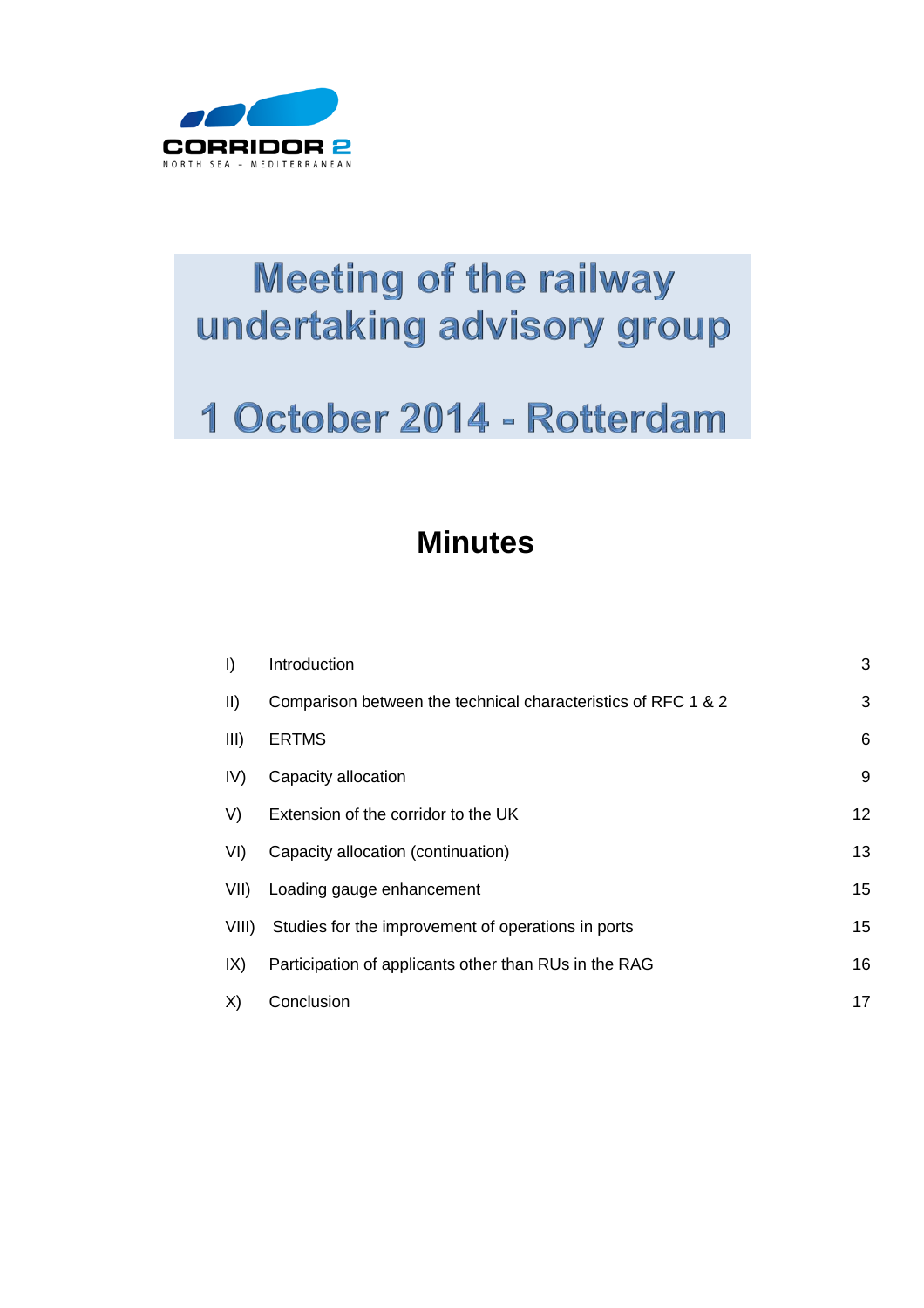

## **Participants**

#### **Railway undertakings**

François Coart, Europorte Lieven Goethals, B -Logistics Arnaud Jacques, Sibelit Régis Vircondelet, Fret SNCF Marie -Anne Menguy, Fret SNCF Frédérique Erlichman, DB Schenker

#### **RU associations**

Ad Toet, KVN Tony Berkeley, RFG Ilja Lorenzo Volpi, CER

#### **Executive Board**

Mrs Nienke Smith, Dutch ministry

#### **Management Board**

Erik Van der Linden, ProRail Marc Kampinga, ProRail Ian Cleland, Network Rail Kris Van Crombruggen, Infrabel Sylvain Mosmann, RFF Lucie Chevrat, RFF Daniel Thull, CFL Maurice Faramelli, ACF Rudi Achermann, SBB

#### **EEIG**

Paul Mazataud Eric Guenther Thomas Vanbeveren Claire Hamoniau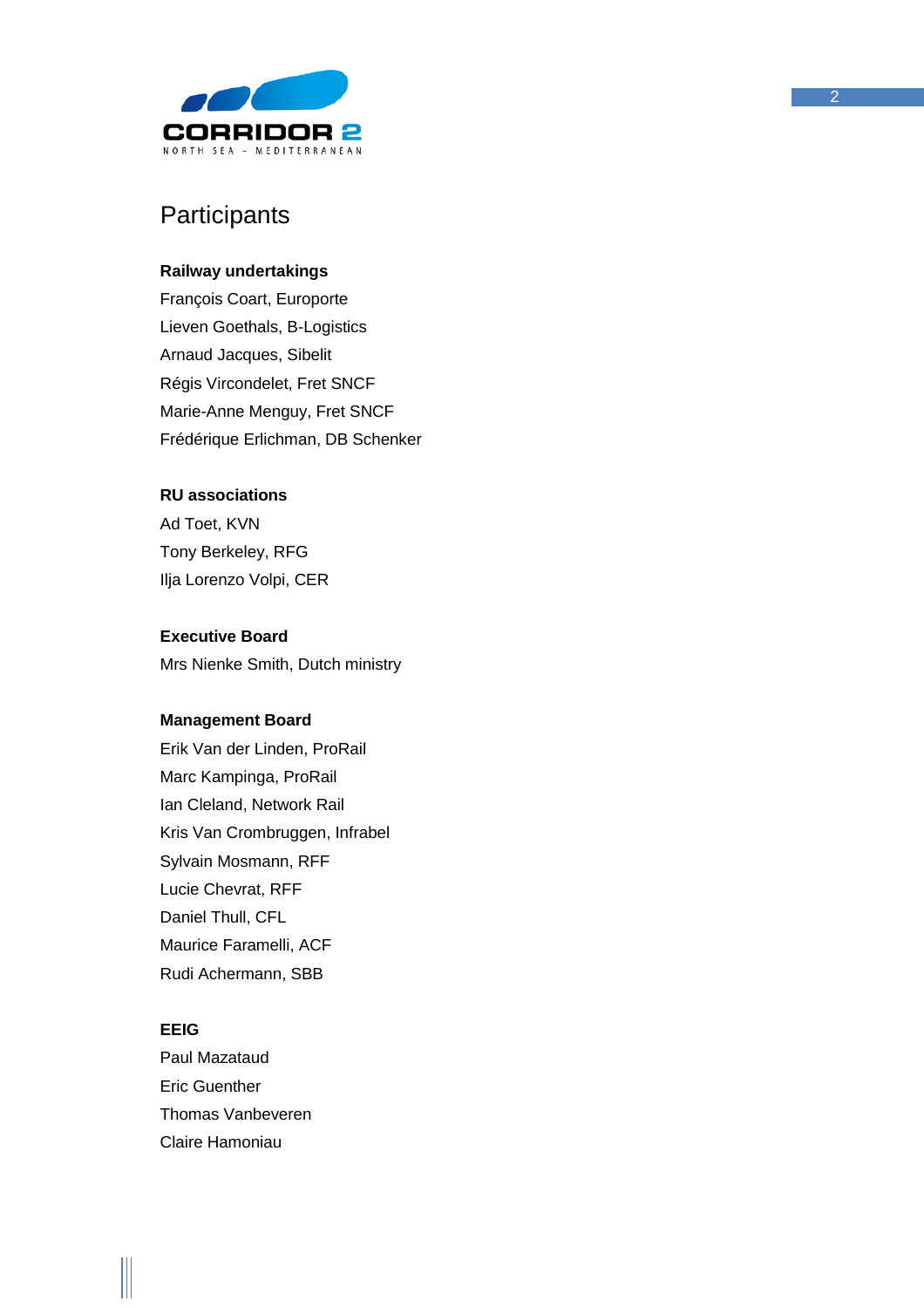

## <span id="page-2-0"></span>I) Introduction

Régis Vircondelet welcomes the participants at this RAG meeting which, for the first time, takes place in English.

Paul Mazataud informs that we have reasons to be optimistic. Indeed, since April 2013, the traffic on the corridor increased by 8 %. Also, since the Ghent conference, many initiative were launch: on capacity allocation with the flexible pre-arranged paths (PaPs) product, on the governance of the corridors with the launch of the RFC club, the investment strategy has been developed with the Core Network Corridor Work Plan which is currently being drafted and which gives a highlight on investments concerning long trains, loading gauge, ERTMS.

But there are nevertheless obstacles, difficulties and challenges, more specifically for 2016 timetable.

Régis Vircondelet informs that the railway undertakings would like to be aware more in advance of issues on which their opinion is requested. He also asks what the Management board expects from railway undertakings for them to be more proactive.

Paul Mazataud answers that for this meeting, there is no problem for the participants to give their feedback after the meeting.

## <span id="page-2-1"></span>II) Comparison between the technical characteristics of RFC 1 & 2

Paul Mazataud, Eric Guenther and Thomas Vanbeveren present the study that has been made to compare the following technical characteristics of RFC 1 & 2: power supply, train weight, loading gauge, train length, ETCS, distance, journey time, access charges and available capacity (see presentation).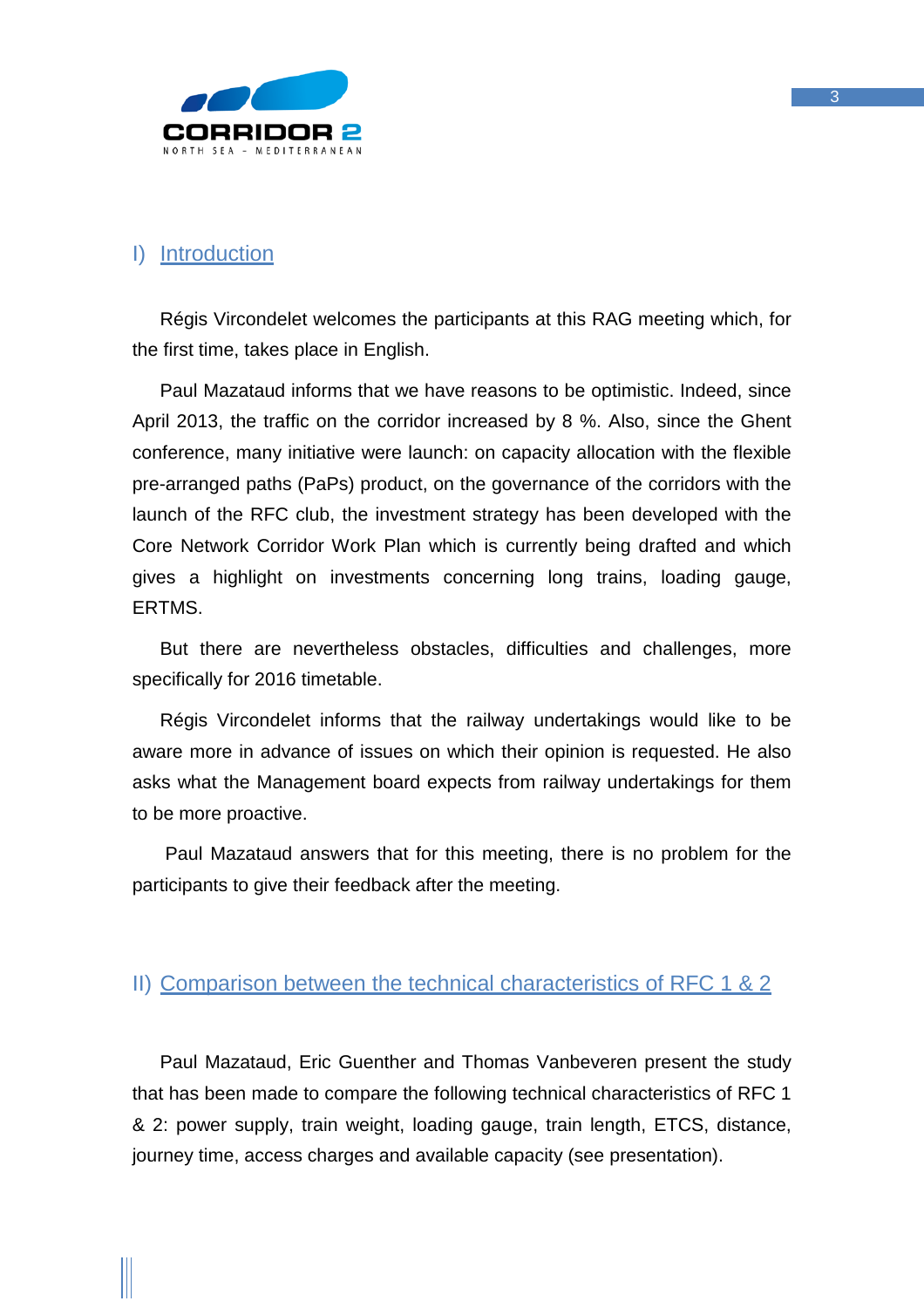

### **Tonnage**

Lievens Goethals informs that he heard that Infrabel would decrease the maximum tonnage in Belgium from 1400 to 1000 tons. He is fighting against it. Also, the transfer of all trains to the Artère Nord-Est would not be an efficient solution, as it would cause capacity problems in the area of Ghent.

Arnaud Jacques indicates that this limitation of tonnage would be the consequence of the closing of the line going from Gembloux to the North East (junction 139), as its alternative route (number 147) only allows trains of a maximum of 1000 tons. He informs that no decision has been taken on that point yet and that it was brought to consultation.

Paul Mazataud concludes on the item of train weight: the information given by Lievens Goethals is new to him and he will get further information from Infrabel.

## **Train length**

Régis Vircondelet indicates that a uniform length of train is necessary in order to not change the composition of the train at borders nor to keep low train length.

Paul Mazataud informs that the CNC Work Plan includes a budget to invest on the Belgium side of RFC 2 in a few sidings to allow 750 meters trains to be admitted. This investment, which concerns train length between Antwerp and Aubange, is included in a 52 M $\epsilon$  budget for the improvement of the Athus-Meuse. By the end of the decade, we will have improved train length for Belgium and therefore on the entire Antwerp-Basel route.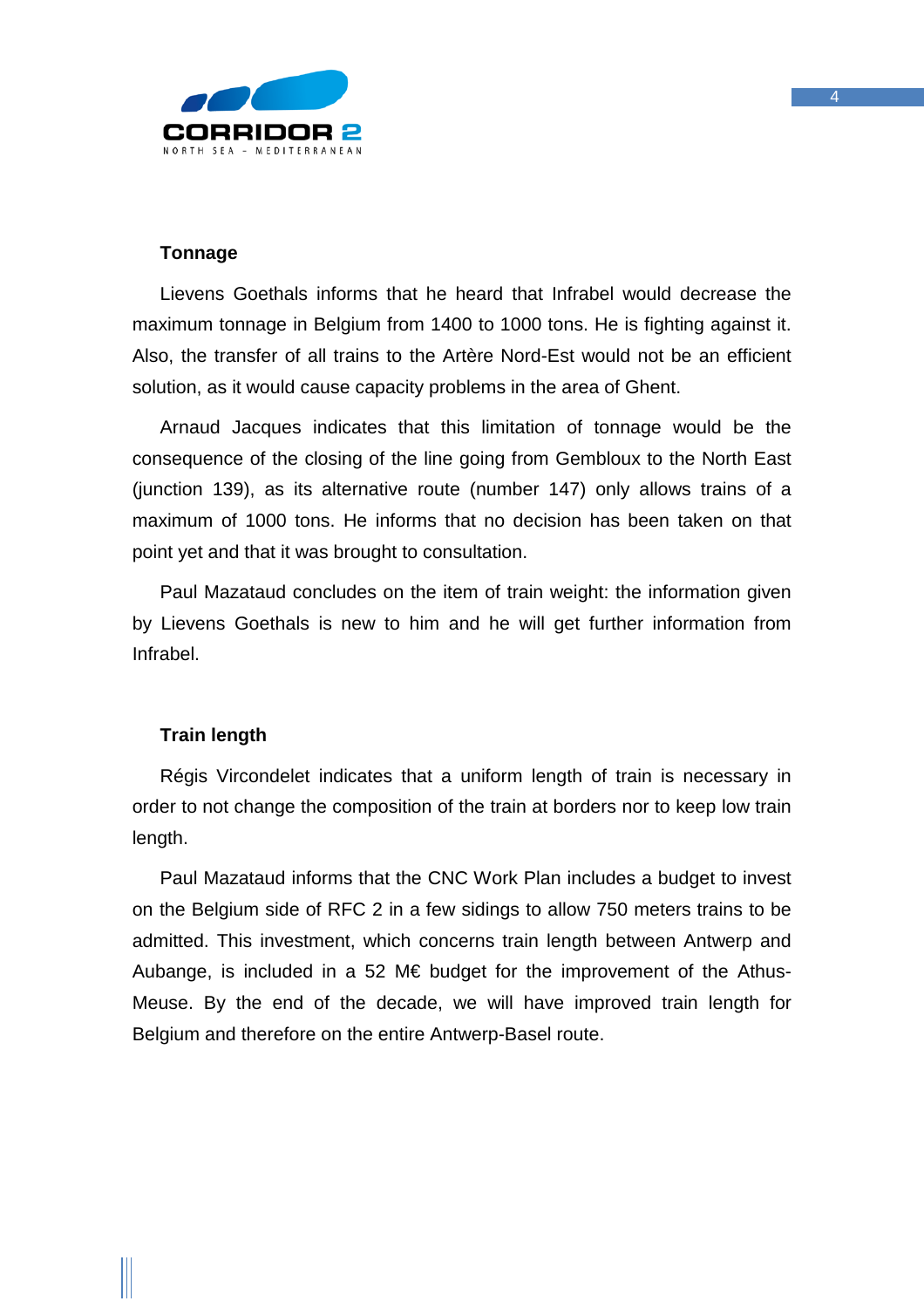

## **ETCS**

Concerning the solution to make KVB (FR) and ATB (NL) work well together on the same locomotive (which would consist in making KVB be switched on only in the French territory), Sylvain Mosmann informs that it could work with a magnet system, but that we will have to investigate how to do it.

François Coart informs that the access to Antwerp with TBL1+ or ETCS will be compulsory from 2016 and adds that his decision was made with almost no consultation. All locomotives not equipped with TBL1+ or ETCS, and more specifically the ones of new-entrants, will be banned from Antwerp, then gradually from the network. He insists on the fact that we need a realistic timing with what the industry can deliver and more consultation.

Régis Vircondelet adds that railway undertakings need more consultation and more visibility about the deployment on ERTMS.

Paul Mazataud indicates that the issue brought by François Coart is typically the sort of issue which can be helped by a formal statement from the RAG, as it is an important point which affects the railway business.

#### **Other comments**

Lieven Goethals thinks that it is good news that access charges are cheaper on RFC 2 than on RFC 1 as on RFC 2, railway undertakings have to change locomotives, which has a cost. Also paths in certain countries of the corridor like France can be uncertain.

Ad Toet informs that this comparison was very much appreciated by Dutch railway undertakings at a meeting which took place in August. It pinpoints the points to trigger. He thanks Paul Mazataud for the efforts made on that work.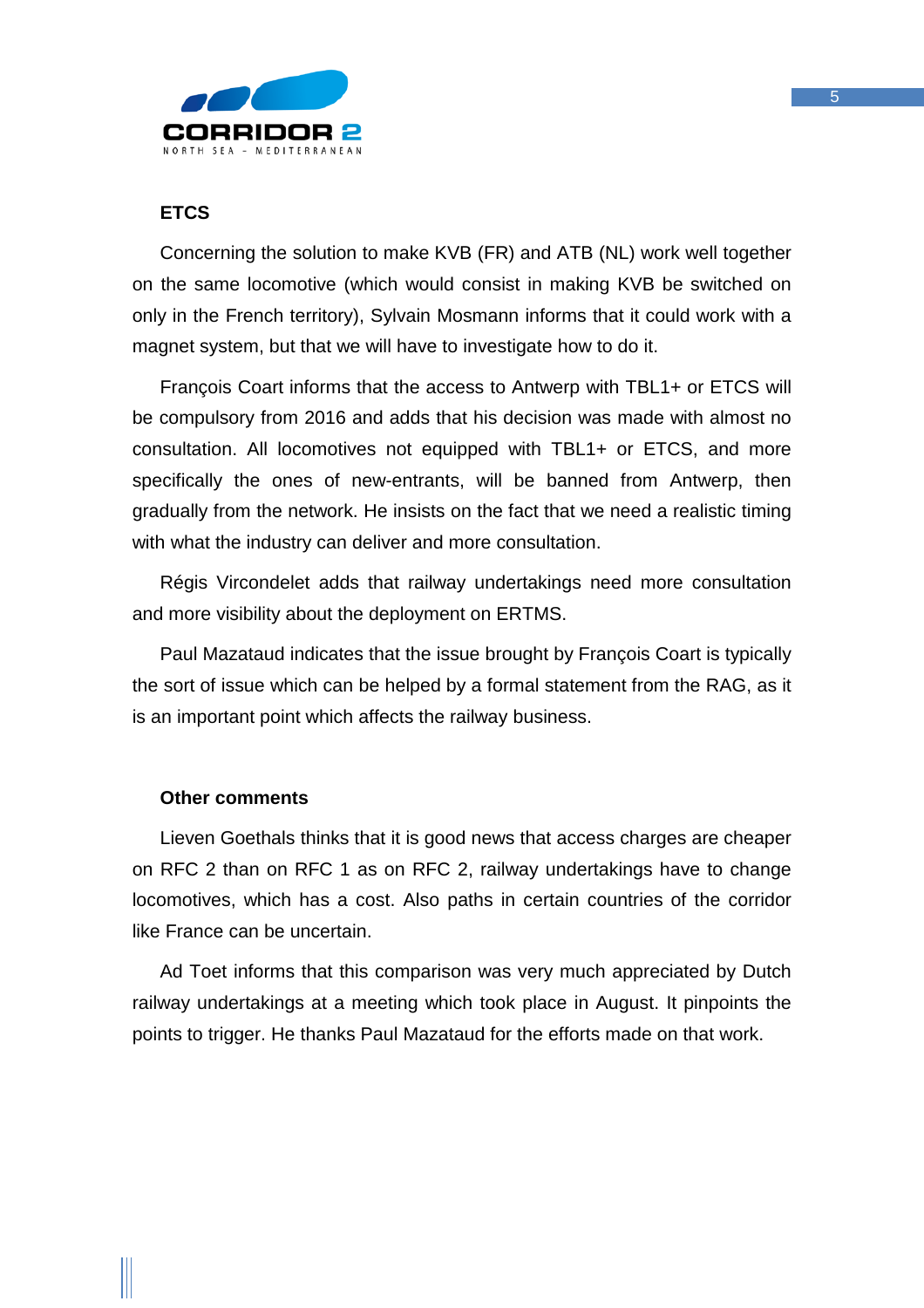

## <span id="page-5-0"></span>III)ERTMS

Sylvain Mosmann and Claire Hamoniau present the following items on ERTMS:

- the agreement on the Executive board level;
- the updated planning on ETCS deployment and map of the different ETCS levels;
- the 2014 CEF calls for which railway undertakings can apply for ETCS on-board equipment.

Sylvain Mosmann stresses that, on the corridor lines, it will be mandatory to run:

- in Luxembourg: with ETCS, as from July 2017;
- in Belgium: with ETCS or TBL1+ as from 1.1.2016 (law edited last summer);
- in Switzerland: with ETCS for new locomotives (the legacy system can still be used for the other locomotives) and, for locomotives coming from France, with KVB (*and* PZB until Muttenz);

François Coart asks the definition of "new locomotive". Rudi Achermann will check *(after the meeting: a new locomotive is a locomotive purchased after 1 July 2014 – all necessary information on ETCS in Switzerland can be found at* <http://www.bav.admin.ch/themen/03818/index.html?lang=fr> *).*

- In France, there is no rule yet.

Paul Mazataud concludes by saying that France seems to be willing to deploy ERTMS quickly on Longuyon-Basel and the deployment on the rest of the French part of the corridor may take much more time due to the lack of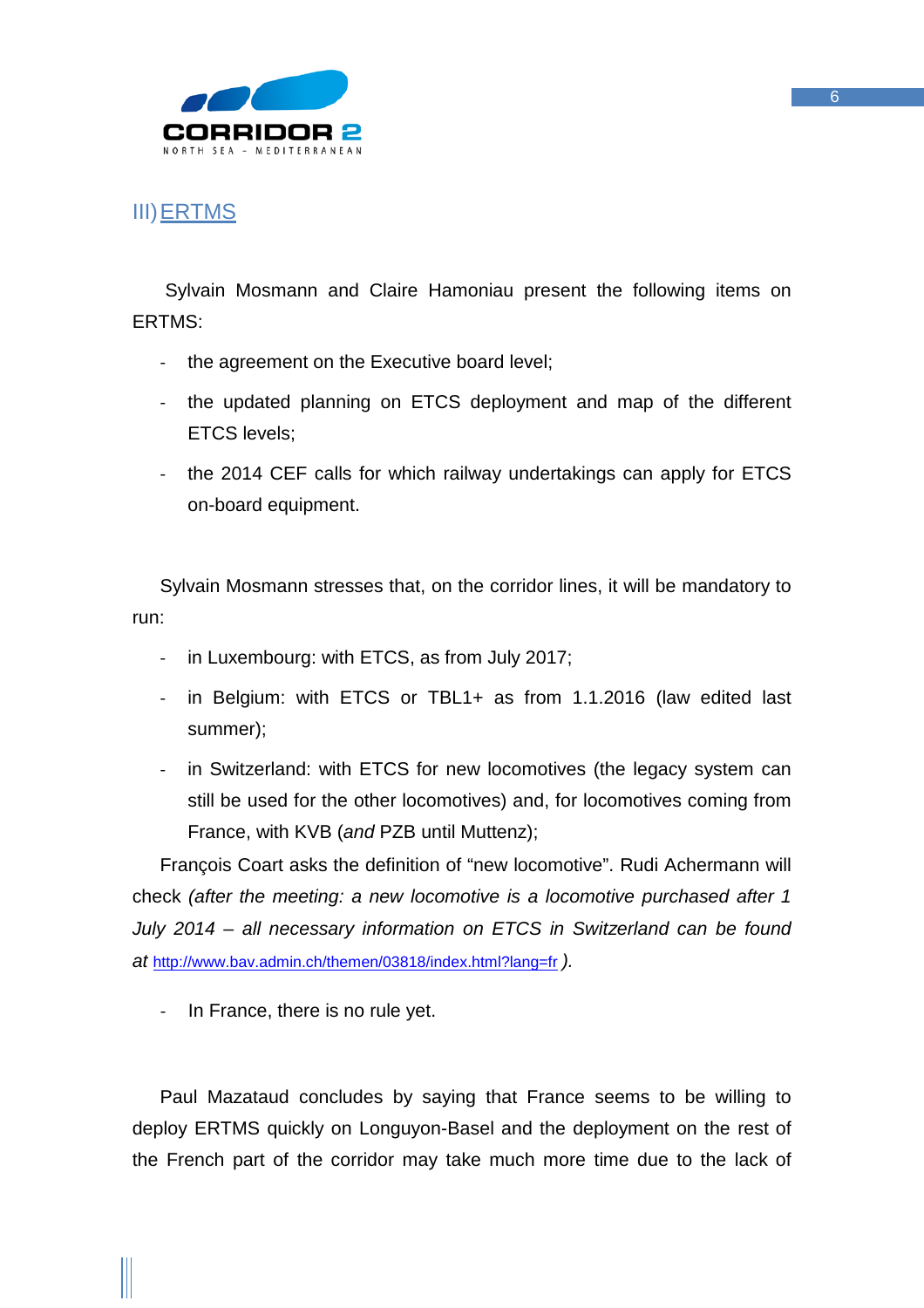

funding. Thanks to this commitment, the implementation plan is now approved. In the Implementation Plan, there is also a new wording saying that no decision has been taken yet about the removal of KVB in France (this point is currently being discussed). The new version will therefore be uploaded on our website.

Régis Vircondelet informs that railway undertakings would like to have a reliable deployment plan in order to adapt themselves. He explains that in France, railway undertakings don't get equipped as they don't know what to do. He suggests making something easy to understand like a table with, per route, the necessary equipment needed, the period with both systems allowed and the last limit to be equipped only with ERTMS. Paul Mazataud answers that this information will be included in the Corridor Information Document, which will be updated in January 2015.

Tony Berkeley asks what progress has been made about the compatibility of ETCS equipment between suppliers.

François Coart informs that Switzerland is deploying a level 3 version which is new and not stabilized yet and adds that there is no compatibility between Netherlands and Switzerland.

Paul Mazataud answers that each time ETCS is deployed, temporary issues occur. Some parameters need to be fine-tuned. He doesn't think that all Bombardier equipment is not compatible with Alstom equipment. For example, this is not the case in Germany.

Sylvain Mosmann explains that we can be optimistic as Spain has used many suppliers for ETCS on-board and track-side systems, and it works. The main challenge is to pass one locomotive on two different types of ETCS level 1 equipment, as they are each based on the national legacy systems.

François Coart thinks that there is no piloting of ETCS at European level for the time being to ensure compatibility. Different ERTMS should be completely compatible and this should be the role of the corridor.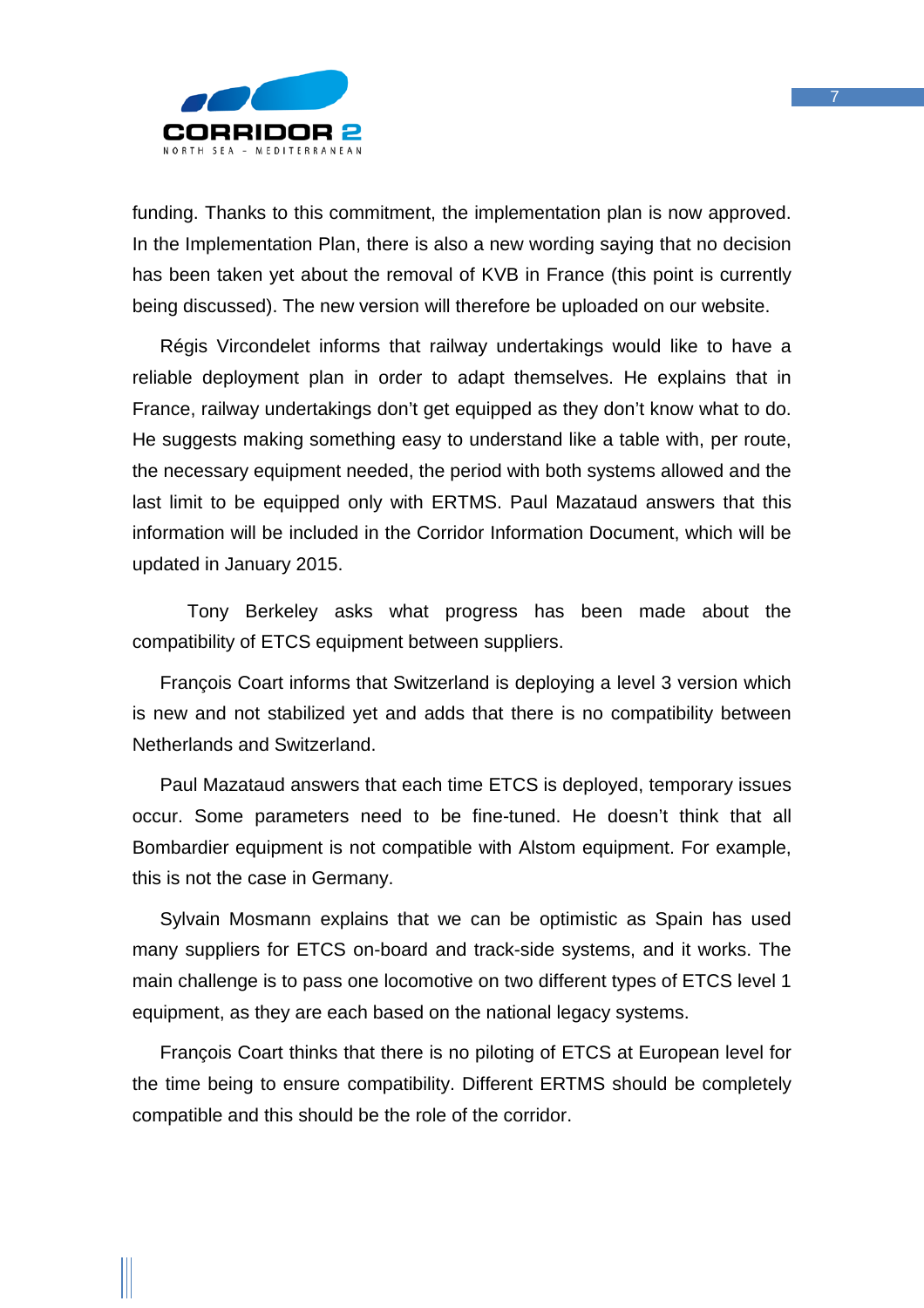

Paul Mazataud adds that Sylvain Mosmann chairs the ETCS working group for RFC 2, in which there are many technical discussions between infrastructure managers to make sure that there is a high degree of compatibility between ETCS systems. Currently, there is indeed no single system, no same supplier, no same level on the entire corridor but infrastructure managers are doing their best to make them compatible at least at borders.

#### **2014 call**

Paul Mazataud informs that funds will be requested to equip the Longuyon-Basle and Rotterdam-Antwerp sections of the corridor, which will amount to a total subsidy of around 100 M€. Therefore, if other corridors obtain funds for ETCS track-side equipment, there is a risk that only a small amount would then be left for railway undertakings.

Tony Berkeley asks which train operator gets the grants, as it would not be fair if only the incumbent companies got them. Also, as infrastructure managers will get more revenues as they will get more traffic, he wonders if they will be ready to finance this investment by themselves.

Paul Mazataud answers that there is a decision making process with a jury. They make decisions on a very short period of time. The first selection process is based on the quality of the applications. He suspects that anything related to international traffic or even better corridor traffic will be perceived as something positive by the deciders. Concerning the second question, all cost benefit analysis have shown that ETCS will be a source of losses for infrastructure managers.

Ad Toet thinks that this funding is useful for incumbent railway undertakings, but the other railway undertakings usually lease their locomotive, which we are not addressing. He also asks if RFC 2 can ask for subsidies for on-board equipment.

Paul Mazataud answers that RFC 2 has already applied for funding, with the EEIG being coordinator. Similarly, if there were at least two railway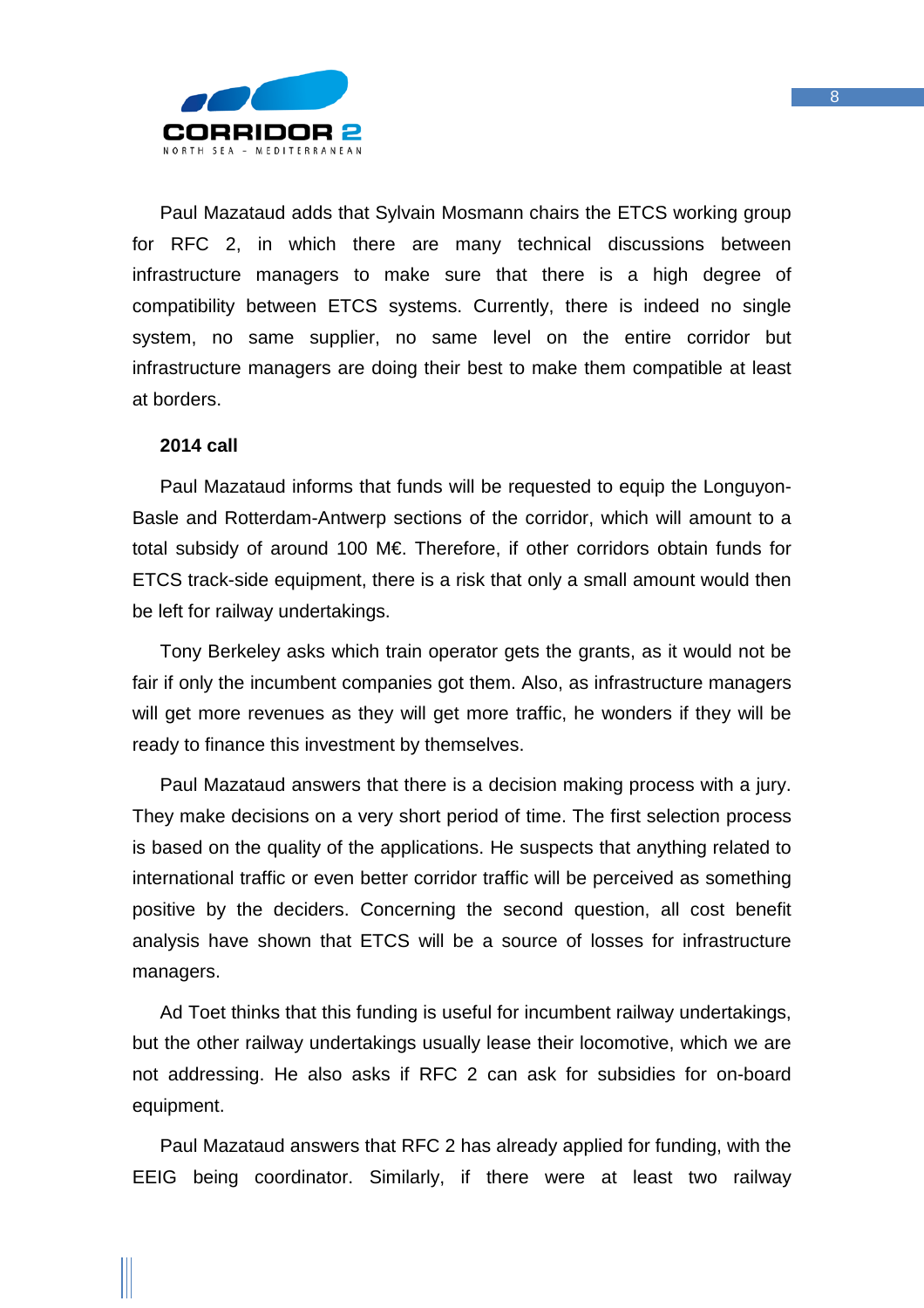

undertakings and/or rental companies which would like to apply for this funding, RFC 2 could apply for them. As RFC 2 is also working on other subsidies, he strongly recommends railway undertakings to inform the Management board soon.

Claire Hamoniau informs that the Executive board would like to have information on the planning of ETCS on-board equipment, which will be shown to the Executive board in December. One month will be given to provide the answer.

Régis Vircondelet fears that the information will be disappointing if railway undertakings don't have a clear view of the future. They might like to wait, specifically for the existing fleet of locomotives. Paul Mazataud thinks that in and of itself this would be an interesting answer.

## <span id="page-8-0"></span>IV) Capacity allocation

Thomas Vanbeveren presents the topic on capacity allocation:

- 2015 timetable application;
- forecast for the 2016 timetable PaPs (pre-arranged paths) supply;
- evolution of priority rules for the allocation of PaPs;
- Flexible PaPs: concept and status;
- train numbering for PaPs.

## **Forecast for the 2016 timetable PaPs supply**

Lieven Goethals asks why RFC 2 doesn't always meet market's demand for the supply of PaPs.

Paul Mazataud answers that there are three reasons: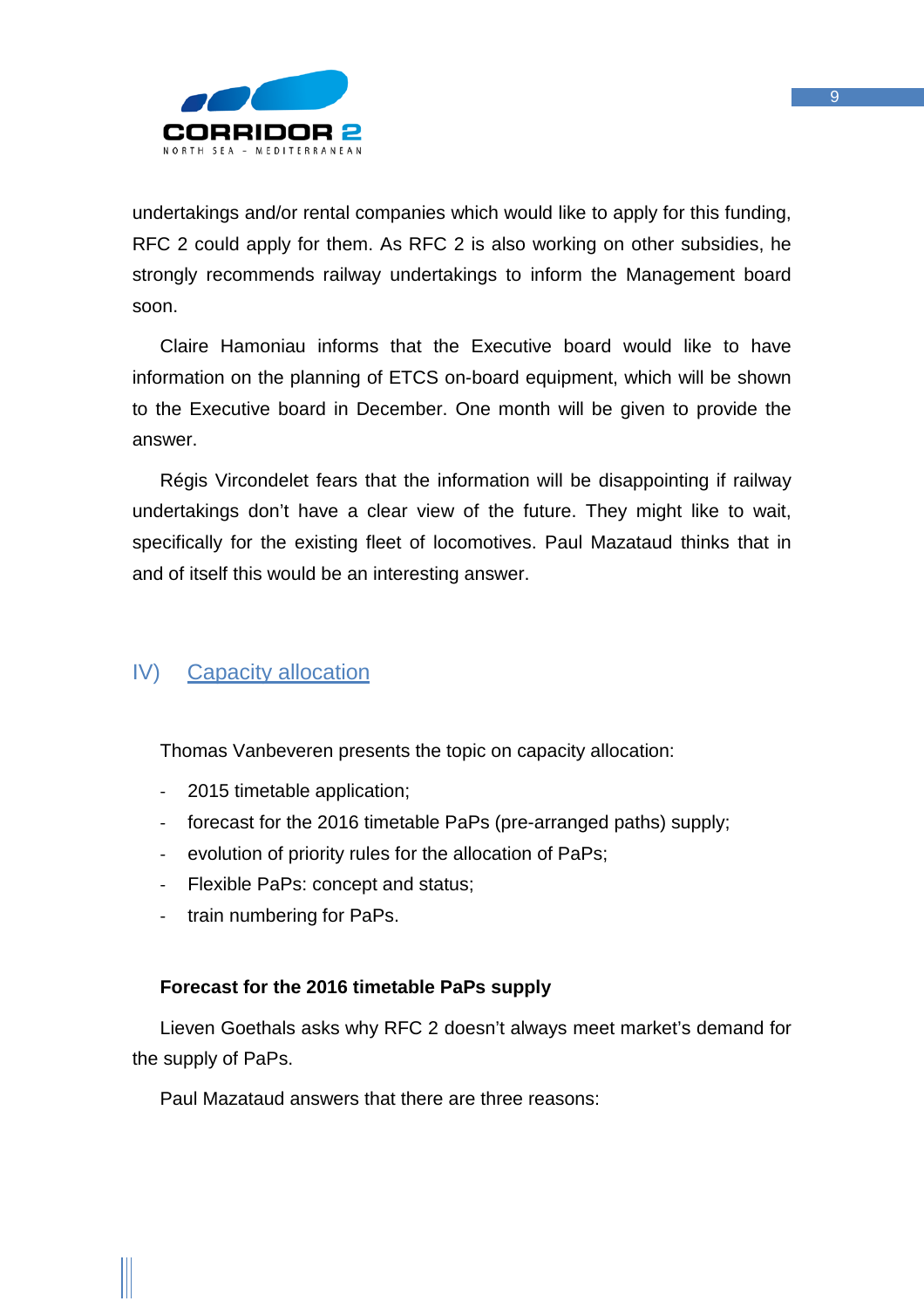

- some requests have been dealt without PaPs, mainly when the railway undertakings preferred paths under a framework agreement or paths which were not under the status of PaPs:
- RFF strategy is to create paths only if there is an existing robust demand, with a train run which has already been done in the past. The consequence is that when there is a request to develop paths, it will have to be a late request and not a catalogue path request as RFF's ultimate goal is to make sure that the vast majority of catalogue paths are booked by their clients;
- also concerning RFF, the lack of capacity in certain nodes; i.e. the Lyon node, requires a lot of human resources to make a long distance path.

When the Management board showed these figures to RFC 2 Executive board last week, it led to a dense discussion as there were three frustrations:

- the number of PaPs is not increasing in comparison to last year. This is in comparison with other corridors such as RFC1 for which the number of paths increased by 30%;
- the lines to Paris: there is one path per direction for each route. The reason is that there is a major railway undertaking using Somain as hub, and it does not seem possible to have PaPs to Somain as these would not be international train paths;
- Lyon route: as last year, only a small number of paths (4 paths per direction instead of 3 last year) can be provided.

Paul Mazataud adds that these are not the final figures. RFF considers adding extra paths. They propose Woippy – Lyon, which doesn't cross a border and Woippy- Basel. It would be better if these paths could cross a border. The reaction of the RAG is welcome and could actually help to convince RFF that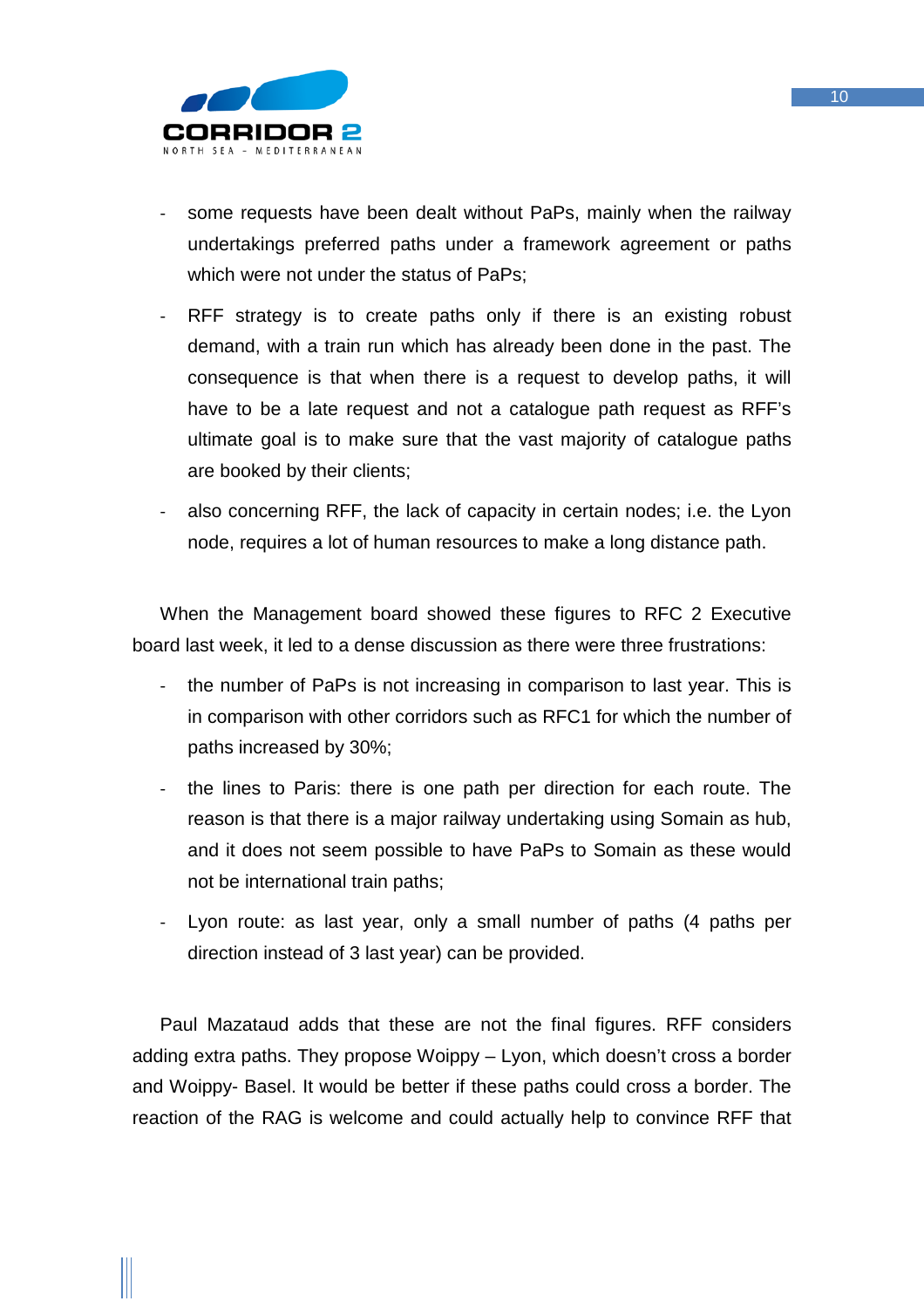

the market is not necessarily only Woippy-Lyon and Woippy- Basel, but other destinations.

#### **Network PaPs**

Paul Mazataud gives the perspective of this new approach: following diverging interpretation on the current priority rule, where RFC 1 considered that only the corridor PaP kilometers should be taken into account, this new proposal came as a compromise. It was initiated by RFC 2 and has been accepted by the Executive board and RNE. The only drawback of this new rule is its complexity to understand.

Frederique Erlichman asks what will be the answer to the customer if one applicant doesn't get the path.

Paul Mazataud answers that this new rule should already help to reduce the number of conflicts. But if a conflict arises, the corridor will propose another PaP which hasn't been booked or will request the infrastructure manager to create a tailor made path.

Paul Mazataud informs that the decision to create a network PaP comes from the Management board(s). If two corridors are concerned, they have to agree. The creation of a network PaP is also presented to the RAG. He adds that some people from ministries and regulatory bodies have asked if there was a risk of discrimination, as the network PaP can satisfy the needs of a specific railway undertaking. In fact, there is no difference with the building of a standard PaP. Nevertheless, it is envisaged to consult regulatory bodies when corridor(s) decide to make network PaPs. For RFC 1 & 2, a joint meeting will soon take place with regulatory bodies of both corridors on this matter.

The capacity management item is interrupted in order to deal with the extension of the corridor to UK, before the departure of the Network Rail representative.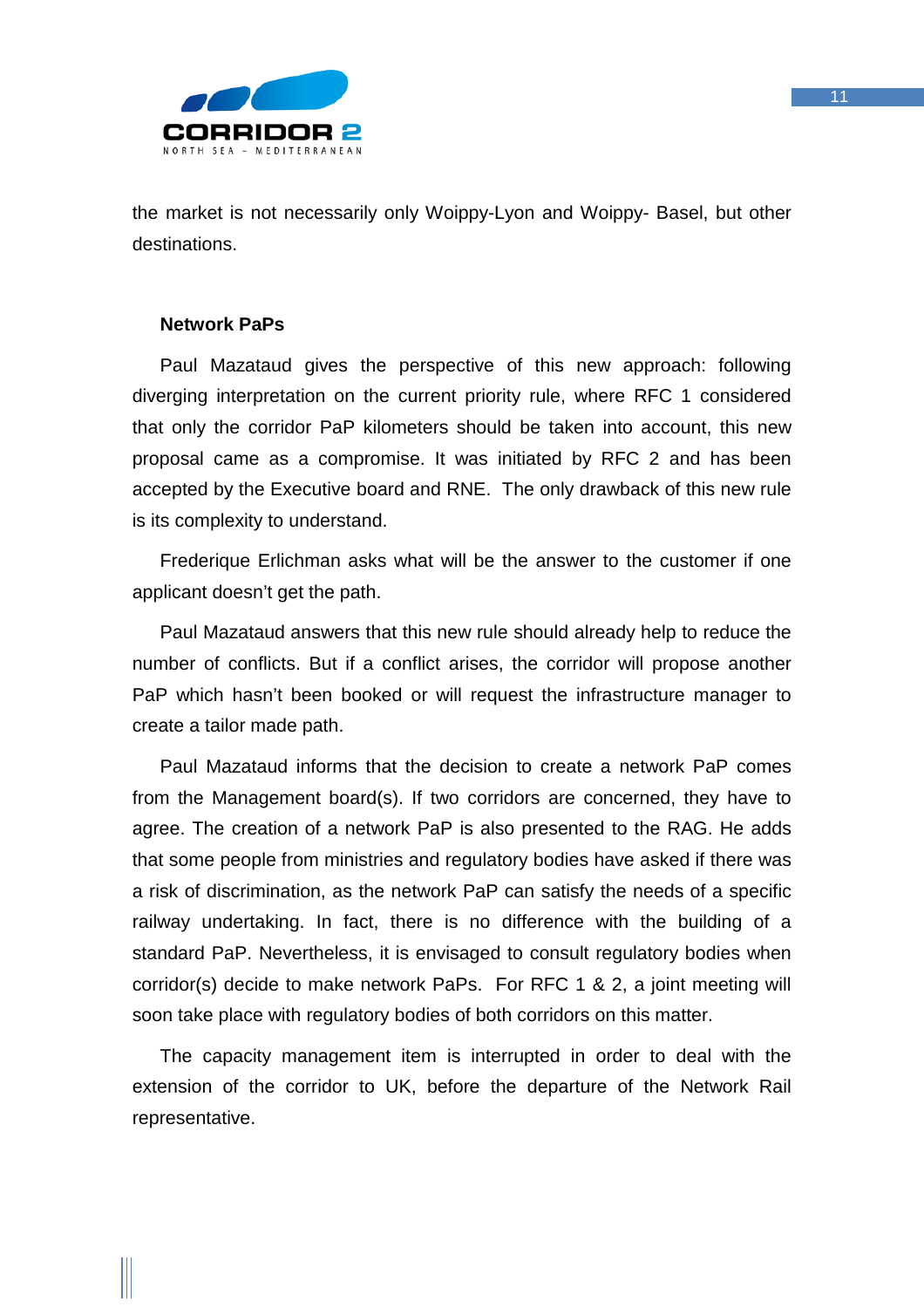

## <span id="page-11-0"></span>V) Extension of the corridor to the UK

Paul Mazataud presents the background, governance, routes and terminals, capacity allocation issues and the potential market of the extension of the corridor to the UK.

Ian Cleland explains that the UK lines of the corridor have a good level of train length, train weight and axle weight. But, due to historical legacy, there is no overhead electricity system and the tunnels loading gauge has a small size. He remains at the disposal of railway undertakings who may wish to get further information on the technical characteristics of these routes. These characteristics are described in annex of these minutes.

Tony Berkeley adds that the interest of using HS1, which can be used five nights a week, is that the loading gauge has a continental size. The Barking terminal can't take any more trains. He informs that the demand from the customers is to get as many continental gauge trains to London and he will see HS1 to make sure they accept to join the corridor.

Paul Mazataud indicates that the Management board will highlight all advantages for HS1, will inform them that it does not want any interference with passenger traffic, and will insist on the fact that HS1 will be the sole decision maker on the number of paths. If things happen well, they will have more traffic on their lines.

On a question from Régis Vircondelet, Paul Mazataud explains that the two years delay of the extension north of London from 2016 to 2018 is not due to the justice (UK has challenged the validity of article 29 and Annex 3 of Regulation 1316/2013 and the legal action takes two years) but it is a coincidence. If the UK challenge doesn't work, the extension north of London will still be implemented on time.

François Coart expresses his frustration to see that the UK government doesn't want to promote international traffic. Only 20% of the traffic has London as its final destination, so it is important that the corridor is extended beyond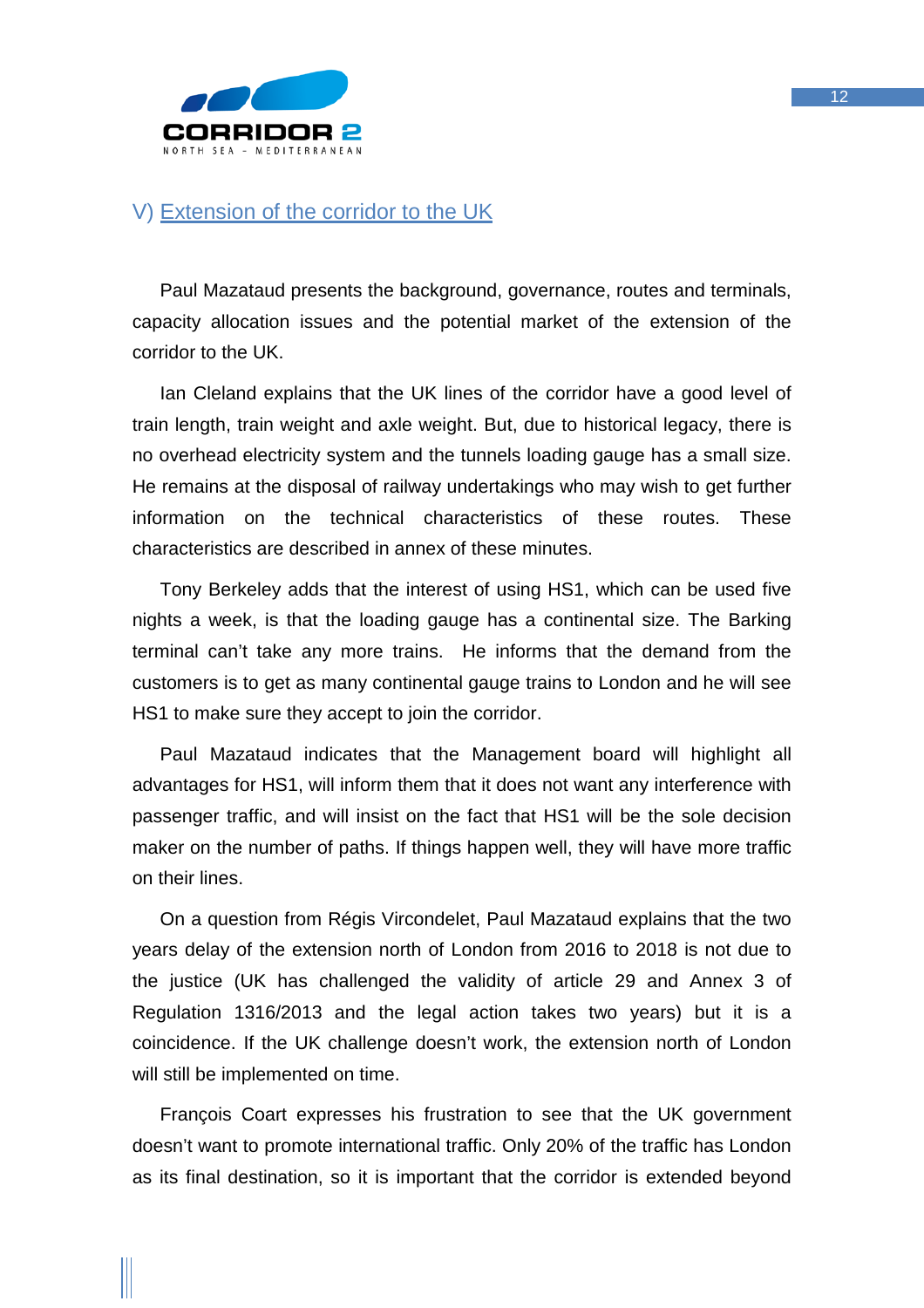

London. He wonders if there is a way to solve the problem by negotiation between UK and the EU, as we cannot take the risk that this extension doesn't take place.

Régis Vircondelet is himself convinced that Network Rail will find a solution as there will still be capacity on these lines.

Paul Mazataud adds that the legal action doesn't slow down the process and that it is preferable to work step by step, with a successful extension to London.

To answer a question from Marie-Anne Menguy, Paul Mazataud explains that the problems of having HS1 in the corridor could be due to staffing, maybe also to fees. Ian Cleland informs that Network Rail can help resolve the resource issue. Indeed, Network Rail can build their PaPs as they already do their train planning. Network Rail will do the work which could help them. Paul Mazataud adds that HS1 could delegation at least parts of its task from to Network Rail, which could help these issues.

## <span id="page-12-0"></span>VI) Capacity allocation (continuation)

## **Flexible PaPs: concept and status**

Arnaud Jacques asks if the infrastructure managers are able to make the Flex PaPs as he wishes, as applicants need to organise the rotation of drivers and locomotives.

Paul Mazataud explains that there is double flexibility: for the applicant and for the infrastructure manager. The applicant can request any modification to the paths, but there is no guaranty that the request is accepted by the infrastructure manager. Flexibility is also given to the infrastructure manager, but the applicant cannot refuse the path modification. Therefore, there is a dissymmetry, as the full flexibility given to the infrastructure manager is not the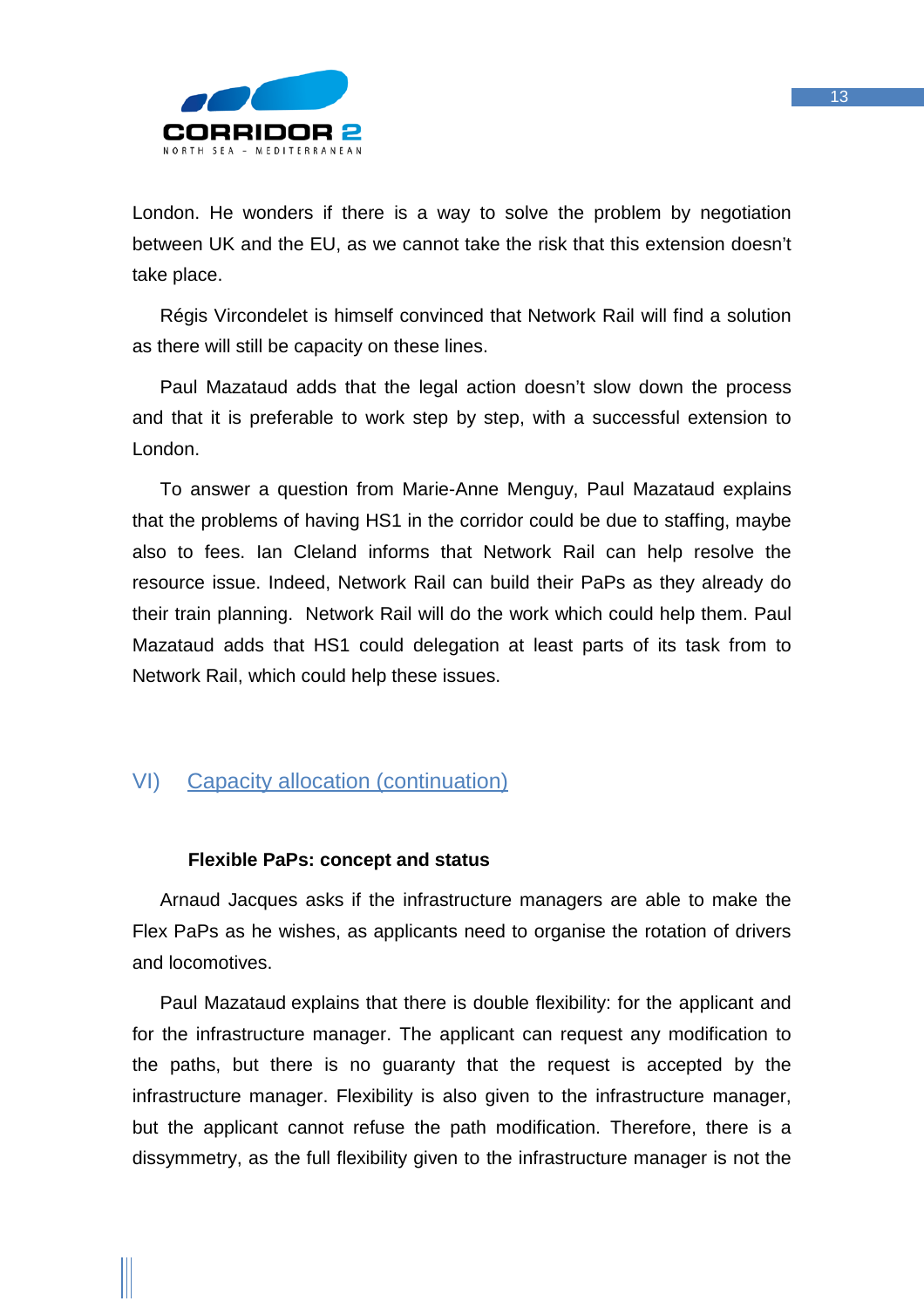

same flexibility given to the applicant. Nevertheless, the infrastructure manager will do its best to answer favorably to the applicant.

Arnaud Jacques replies that, on average, the train runs at a speed of 50km/h, but the speed would be even slower if the infrastructure manager could change the path for a lower quality. The time would be longer and Sibelit would need an extra driver.

Paul Mazataud answers that the concept of Flex PaP started by a request from RFC 1 & *7*. It is a European concept which doesn't need to be adopted by all corridors, as we fix the time at borders and we could even fix the time between two corridors. Therefore, it is possible to have Flex PaPs in one country and not in the other. As far as RFC 2 is concerned, we all agree that we will make Flex PaPs if our customers wish so. The advantage of them is that we will offer more PaPs and we will be able to modify them in the way the applicants want, the drawback is that the quality of the PaP may decrease.

On a question from Régis Vircondelet, Paul Mazataud informs that RFF thinks it could be a good idea to make Flex PaP as they have already been requests to modify PaPs. Thomas Vanbeveren adds that this was the case as PCS doesn't enable to ask for modifications yet.

For Arnaud Jacques, it seems that the danger is bigger than the advantages. Indeed, Sibelit doesn't need more PaPs, but the right number of PaPs with good performance. He gives as example the fact of being forced to wait three hours in Hausbergen instead of three hours in Thionville, as he would have preferred.

Régis Vircondelet indicates that the RAG will give a formal feedback. He asks if the Management board can describe the concept and the RAG will give a clear answer with arguments and ideas. Paul Mazataud agrees with this formal feedback and adds that idea could be that the flexibility is limited to a few minutes.

Rudolf Achermann informs that there were lots of conflicts in 2014 in Switzerland. Trasse Schweiz supports the idea of Flex PaPs and tries to find an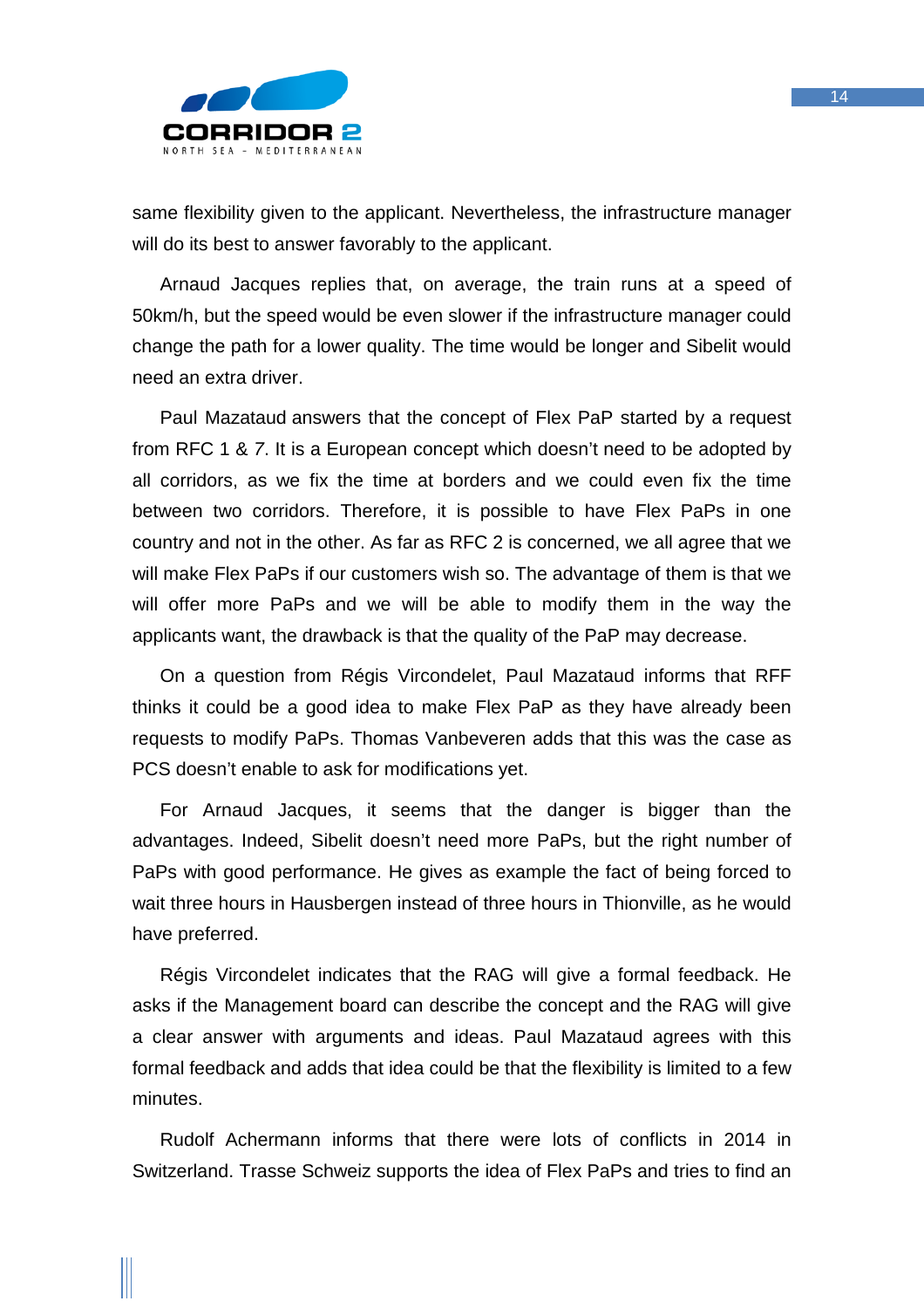

answer to this lack of capacity. Its timetabling department will describe the flexibility. Nevertheless, this is a short term view. SBB has in mind a mid/long term view and will increase dramatically the overall capacity for freight by 2020 after the opening of the Gotthard Base Tunnel in 2016, then the Ceneri Base Tunnel in 2019.

## **Train numbering**

Arnaud Jacques explains that the problem which occurred this year is that the process was not respected, Trasse Schweiz having assigned train numbers although it was RFF who was entitled to do so.

## <span id="page-14-0"></span>VII) Loading gauge enhancement

Paul Mazataud informs that, due to a lack of time, the presentation of this subject is postponed to next RAG meeting (see presentation "Loading gauge enhancement"). He nevertheless informs that the studies on loading gauge enhancement are progressing well and that there was good news about the cost of upgrading certain tunnel on the French network. The studies for the remaining French tunnels are expected to be done before end 2015.

## <span id="page-14-1"></span>VIII) Studies for the improvement of operations in ports

Due to a lack of time, the presentation of this subject is postponed to next RAG meeting (see presentation "improvement of operations in ports").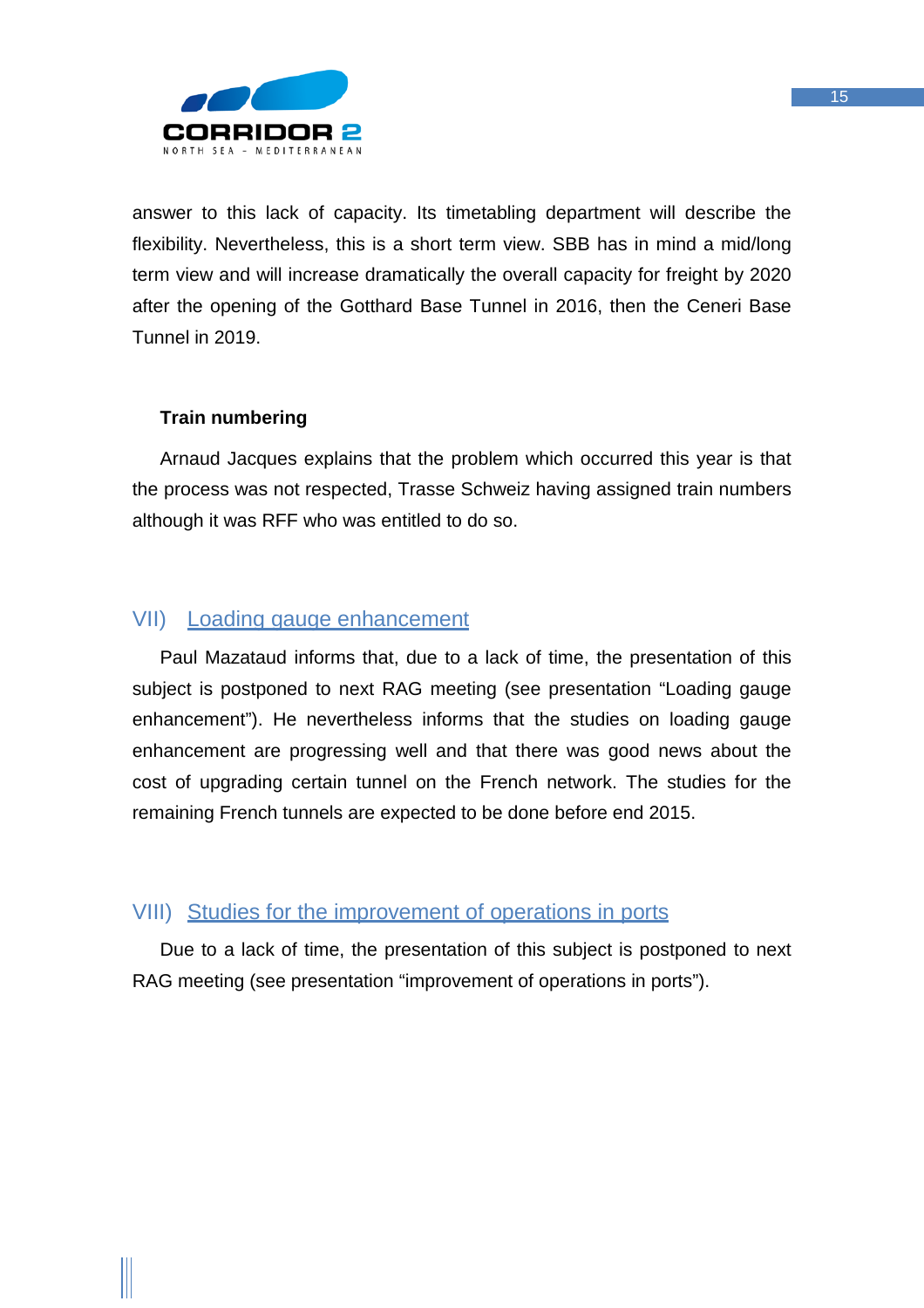

## <span id="page-15-0"></span>IX) Participation of applicants other than RUs in the RAG

Claire Hamoniau asks the RAG if they agree that the Management board invites active applicants to RAG meetings (see presentation "Participation RAG").

Paul Mazataud adds that the organisations concerned are combined transport operators, who are in the TAG because they operate terminals, but who don't have same interests as maritime or inland waterway ports, as they are more interested in capacity allocation issues and other subjects discussed in the RAG. It would therefore make more sense that these entities belong to the RAG.

Régis Vircondelet answers that there is no principle opposition from the RAG on that point, as it is a good proposal to accept new members to facilitate the discussions and find common solutions on common problems. He also asks if common TAG-RAG meetings as well as synchronised RAG meetings with other corridors, on specific issues which also concern other corridors, like short penetration, could be organized.

Paul Mazataud adds that the corridors have discussed together the relevance of doing common RAG meeting and it was decided to do them not more than once a year, as some issues are specific for each corridor. For example, loading gauge in the Vosges mountains or in Switzerland, ERTMS in the Netherlands. Concerning combined transport operators moving to the RAG, it will enable the TAG to focus on rail operations in maritime ports for example. This is not the main priority of transport combined operators. The TAG will survive if the combined transport operators, who are applicants, move to the RAG.

Lieven Goethals would like to have a common meeting with maritime ports in order to discuss on common issues with ports.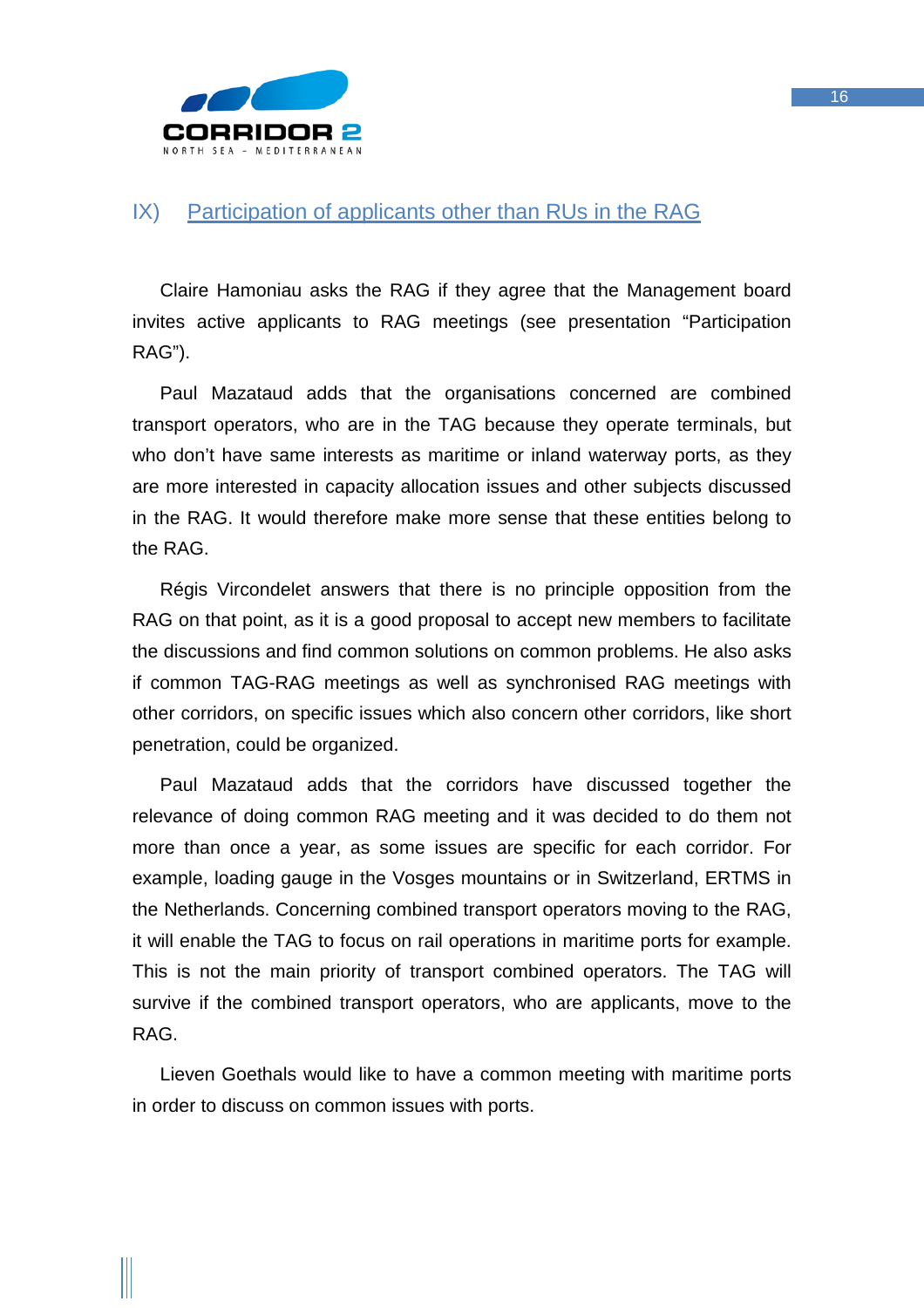

Claire Hamoniau answers that this is the reason why the subject of rail operations in maritime ports was on the agenda of today's meeting, as the corridor wishes to make studies on operations in ports.

Paul Mazataud concludes that:

- the RAG doesn't oppose that other active applicants are invited to the RAG meetings;
- to have more interfaces between RAG and TAG. Common meetings would not be manageable, as too many people would be participating, but we could talk of maritime ports in the RAG and vice versa;
- to have a yearly common RAG meeting for all corridors will make sense so that we don't talk about same common issues in the RAG meetings of each corridor.

## <span id="page-16-0"></span>X) Conclusion

Régis Vircondelet concludes by thanking the UK railway undertaking and infrastructure manager representatives for their presence in the meeting. He sees in a positive way the work with UK, as he saw a fruitful participation from these representatives to work with the RAG, which is very positive for the extension to UK. There is as always a good cooperation between railway undertakings and infrastructure managers and he is very thankful about it.